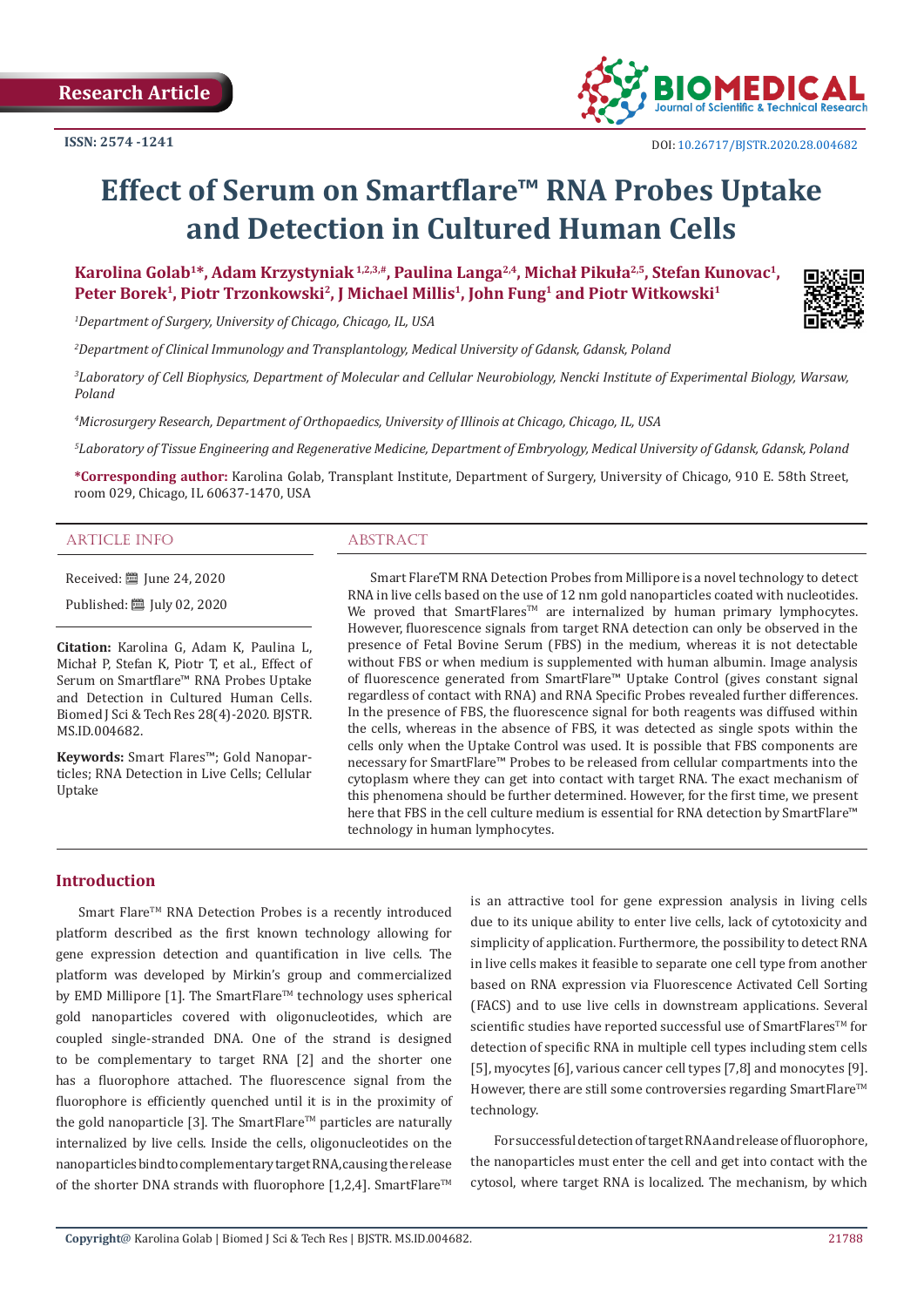SmartFlares<sup>™</sup> enter cells is not entirely known, but most likely, they are naturally engulfed by cells via endocytosis [10]. In order for SmartFlare™ Probes to serve as a detection tool upon cell entry, the nanoparticles should be localized in cytoplasm to be able to get into contact with the target RNA. This is somewhat controversial, because other studies have suggested that gold nanoparticles remain entrapped in endo-lysosomal vesicles and never reach the cytoplasm within the cell [11,12]. Therefore, it is important to test if SmartFlare™ technology can be used for RNA detection and to define the factors that can influence successful SmartFlares™ application. Here, we present our results after testing SmartFlares<sup>™</sup> on human primary lymphocytes. During the experiments, we found that both the presence and type of serum in the cell culture medium play a crucial role in the SmartFlare™ uptake and RNA detection processes.

# **Materials and Methods**

#### **Isolation and Preparation of Cells**

Primary human T cells were isolated from the fresh whole blood obtained from the healthy donors using RosetteSep™ Human T Cell Enrichment Cocktail (Stem Cell Technologies, Vancouver, BC, Canada) according to the instructions provided by the manufacturer. They were washed twice with Phosphate Buffer Saline (PBS; HyClone, Logan, UT, USA) and then counted after staining with 0.4% Trypan Blue (Amresco, Solon, OH, USA) for exclusion of non-viable cells. Isolated T cells were re-suspended in CTS™OpTmizer™ T Cell Expansion Medium supplemented with 26 mL/L of CTS™OpTmizer™ T Cell Expansion Supplement (Life Technologies, Grand Island, NY, USA) as recommended by the manufacturer, containing different concentrations (0.5, 1, 2%) of Fetal Bovine Serum (FBS; HyClone, Logan, UT, USA) or 2% of human serum albumin (HA; Flexbumin 25%, Baxter, Deerfield, IL, USA). T cell suspensions in each type of medium were prepared at concentration 106 cells per 1 mL of medium. After suspension preparation, 100 µL was added per one well of 96-well flat bottom plate. (Cells treat, Pepperell, MA, USA). Cells were cultured for up to 6 hours at 37°C, 95% humidity, 5% CO<sub>2</sub> incubator until the preparation of SmartFlares™.

#### **Preparation of Smartflares™ and Staining of Cells**

The following controls and probe were used: SmartFlare™ Scramble Control for specificity (measures level of the background fluorescence), SmartFlare™ Uptake Control (checks, if the nanoparticles can enter the cells) and SmartFlare™ 18S RNA Probe (detects specific target RNA of housekeeping gene - 18S). All Controls and the Probe were conjugated with Cyanine-3 (Cy3) fluorophore. Stock solutions of Controls and the Probe were prepared as per manufacturer instructions by dissolving lyophilized powder in 50 µL of nuclease-free water (Life Technologies, Carlsbad, CA, USA). Dissolved stock solutions of controls and the probe were kept in the dark at room temperature. Working solutions were prepared by diluting the stock solutions 20x in PBS. The reagents were

added drop wise into the designated wells with cells for each of the Controls or the Probe at final concentration of 666 pM. Then, medium with different concentrations of FBS/HA were added to the wells, up to the final volume of 200 µL per well. Cells with SmartFlare<sup>m</sup> Controls or the Probe were incubated at 37°C, 95% humidity, 5% CO $_2$  incubator for 16h.

#### **Cell Viability after Incubation with SmartFlares™**

To perform cell viability analysis of cells incubated with SmartFlares™, we used LIVE/DEAD® Fixable Green Dead Cell Stain Kit (Molecular Probes, Inc., Eugene, OR, USA). T cells and SmartFlare™ RNA Uptake Control conjugated with Cyanine-5 (Cy5) were prepared in the same fashion as described above for the rest of experiments. After a 16h incubation, T cells were collected, washed with PBS, and stained with LIVE/DEAD® Fixable Green Dead Cell Stain reagent for 15 minutes as indicated in the instruction provided by the manufacturer. Cells were analyzed by flow cytometry (LSR II Cell Analyzer, BD Biosciences, San Jose, CA, USA). The non-viable cells were identified, gating the cell population with the highest fluorescence emission at 530 nm.

# **Detection of Signal from Smartflares™ using Flow Cytometer**

After incubation time, cell suspensions from each condition were collected separately and washed once with PBS. Pellets were re-suspended in 400 µL of PBS and transferred immediately for flow cytometric analysis. A minimum of 5,000 events were acquired per analyzed sample on LSR II Cell Analyzer (BD Biosciences, San Jose, CA, USA).

# **Visualization of Smartflares™ RNA Probes in Cells using Amnis Imagestream-X**

Cells incubated with Cy3 labeled SmartFlare™ Uptake Control in the absence and presence of FBS or with Cy3 labeled SmartFlare™18S Probe in the presence of FBS were collected and washed once with PBS. Pellets were re-suspended in 60 uL of PBS and transferred immediately for analysis on Amnis ImageStream® X (EMD Millipore Corp. Darmstadt, Germany). A minimum of 1,000 events were acquired per analyzed sample.

#### **Data Analysis and Statistics**

Flow cytometric data were analyzed on FlowJo® software (FlowJo, LLC, Ashland, OR, USA). Fluorescence of the Negative Control (cells without addition of SmartFlares™) was used for gate settings. Statistical analysis was performed with the use of GraphPad Prism v5.0 software (GraphPad Software, Inc., San Diego, CA). Data are expressed as mean +/- SEM.

#### **Results**

# **Serum in the Medium does not Affect Smartflare™ Nanoparticles Uptake but is Critical for RNA Detection**

In order to optimize protocol for RNA detection in human primary lymphocytes using SmartFlare™ Probes, we initially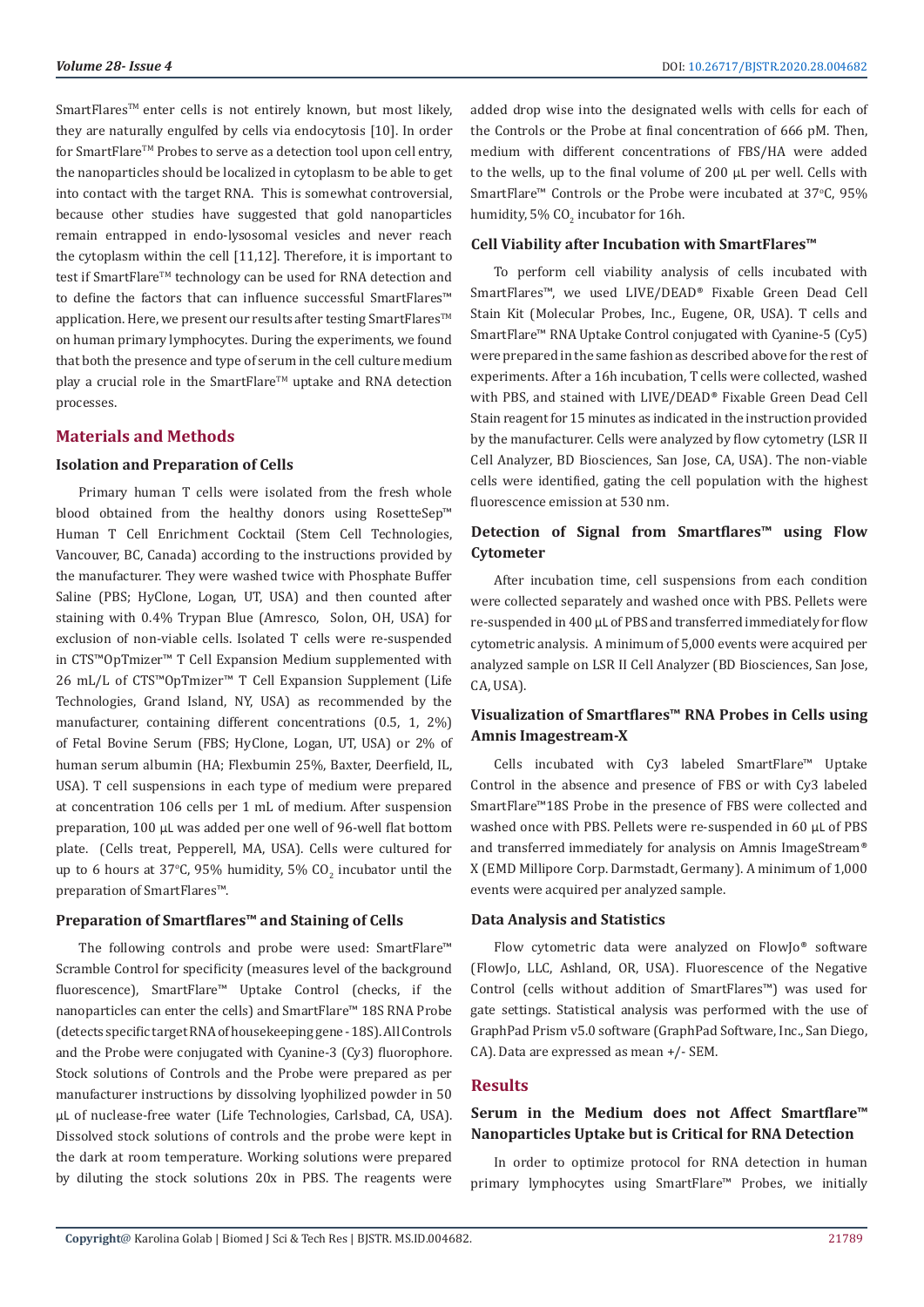used SmartFlare™ Uptake Control. When using this control, a fluorescence signal could be observed, regardless of contact with RNA. Therefore, it can be used for measurement of the rate of SmartFlares™ uptake by cells. After the 16-hour incubation of isolated human lymphocytes with SmartFlare™ Uptake Control, an average of 60% of all cells were Cy3-positive, regardless of the FBS concentration used in the medium for cell incubation (Figure 1). This indicates that SmartFlare™ nanoparticles were able to enter the cells. We also checked, if SmartFlare™ nanoparticles affected cell viability. After the T cells were incubated for 16-hours with SmartFlare™ Uptake Control Probe, the average percentage of viable cells was 94.4%, indicating that cell viability was well preserved. In the next step, we used the SmartFlare™ 18S rRNA Probe to confirm

that gene expression detection is possible by SmartFlares™. The Cy3 fluorescence from 18S SmartFlare™ Probe was detected in an average of 68% of all T cells, when medium with 2% FBS was used for incubation of cells with the probe. The frequency of Cy3<sup>+</sup> cells decreased to 40% and 14%, when a medium with 1% and 0.5% FBS was used, respectively (Figure 1). In the absence of FBS in the medium, no cells indicated fluorescence signal upon incubation with SmartFlares™ 18S rRNA Probe (Figure 1). No labeled cells were also detected, when medium was supplemented with 2% Human Serum Albumin instead of complete FBS (Figure 1). These findings suggest that the detection of the signal from SmartFlare™ Probes is associated with specific factors present in FBS, which are different than albumin.



**Figure 1:** Impact of medium supplementation on cellular uptake of SmartFlare™ nanoparticles and 18S RNA detection by SmartFlares™ in human T cells. Isolated human T cells were incubated with Cy3 labeled SmartFlare™ 18S Detection Probe or SmartFlare™ Uptake Control in the presence of FBS at different concentrations (2%, 1%, 0.5%), absence of FBS and 2% HSA. Sets of histograms from representative flow cytometric analysis are showing Cy3 fluorescence of the cells after incubation with SmartFlare™ 18S Probe (A) and SmartFlare™ uptake control (B). The gate was set on cells incubated without SmartFlares™. Percentage of Cy3 positive cells is shown in chart (C). The results shown are mean  $\pm$  SEM, n=3.

# **In the Absence of Serum Signal from the Smartflares™ Localizes in Vesicles**

In order to further investigate cellular uptake of SmartFlare™ nanoparticles and the effect of FBS on RNA detection by SmartFlares™, we performed analysis on ImageStream® Imaging Flow Cytometer. This instrument captures high-resolution bright field and fluorescence microscopic images of every cell analyzed in the stream. When the cells were incubated with SmartFlares™

without FBS, the signal from the Uptake Control was localized in the spherical areas within the single cells, whereas in the presence of FBS in the medium, the signal was dispersed and not limited to a spherical-shape (Figure 2). Similarly, when detecting 18S RNA with SmartFlares™ in the presence of 2% FBS in the cell culture medium, a fluorescence signal was dispersed in the cells (Figure 2). After incubating cells with SmartFlare™ 18S Probes in the medium without serum, we did not observe spread or spherical fluorescence (data not shown).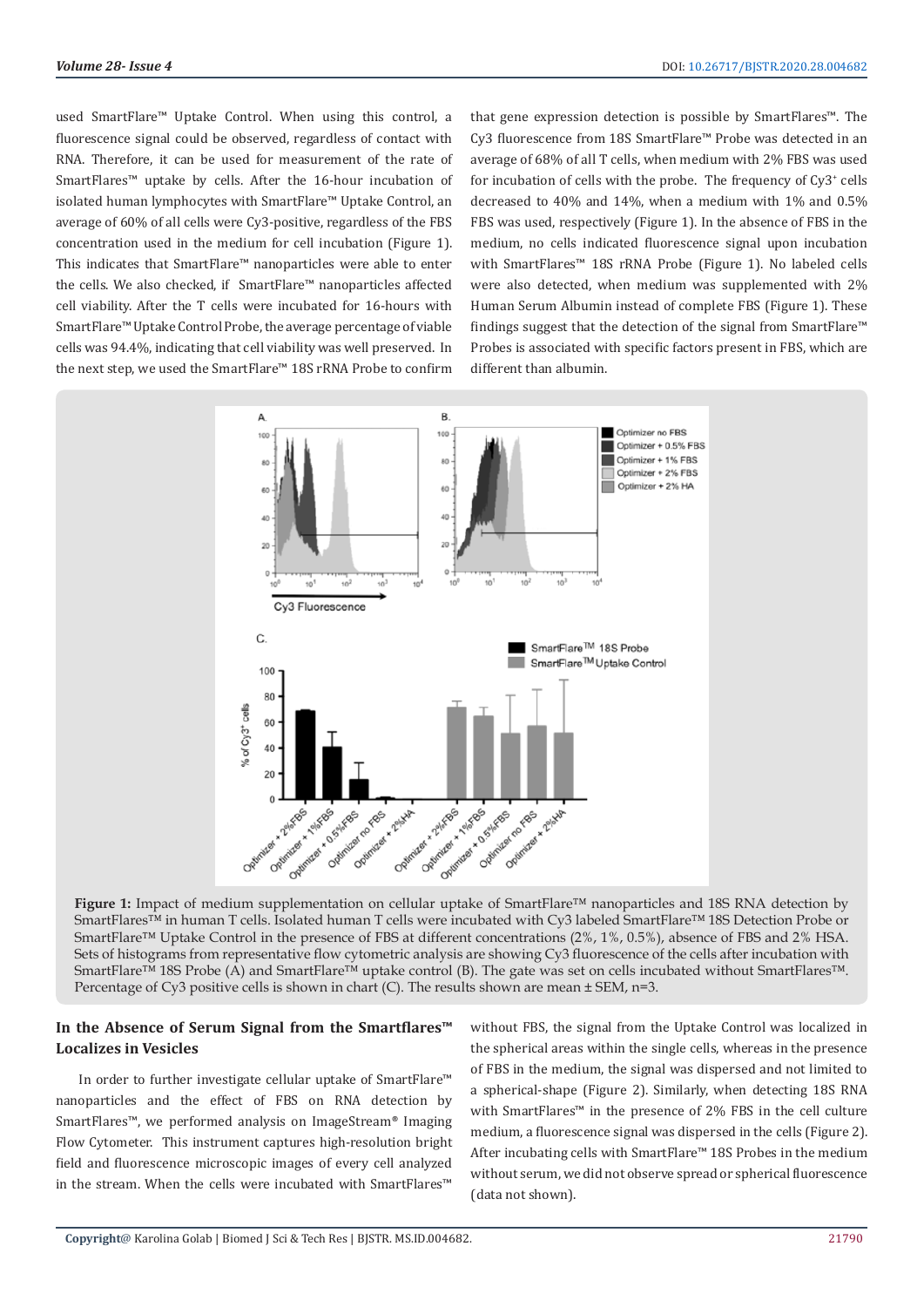

**Figure 2:** Visualization of SmartFlare™ nanoparticles uptake and 18S RNA detection by SmartFlares™ on single cell level after cell incubation in presence or absence of FBS. Human T cells after isolation were incubated with Cy3 labeled SmartFlare™ Uptake (A,B) or with Cy3 labeled SmartFlare™ 18S Detection Probe (C). Cells with SmartFlares were incubated in medium without FBS (A) or supplemented with 2% FBS (B, C). After incubation, cells were collected, washed and analyzed on the ImageStream® X. In the first column on the left (Bright field), single cells were visualized under the bright field. The second column (Cy3 Fluorescence) shows detection of Cy3 Fluorescence within the single cells. Cy3 fluorescence signal from the SmartFlares™ Uptake Control was localized in the cell's spherical areas when no FBS was added in the medium during T cells incubation with nanoparticles (A). In the presence of FBS in medium, the signal was dispersed for SmartFlare™ Uptake Control (B) and for the SmartFlares™ 18S RNA Detection Probe (C). Data are shown from the one representative experiment.

# **Discussion**

Here, we are showing for the first time that human lymphocytes are capable of internalizing oligonucleotide-covered nanoparticles (SmartFlares™). After optimization of experimental conditions like concentration of the SmartFlare™ nanoparticles, density of the cells and incubation time (data not shown), we were able to detect a fluorescence signal using the SmartFlare™ Uptake Control within isolated T cells. As part of the optimization experiments, we also tested whether a FBS supplement added to the culture medium can affect or contribute to the cellular uptake rate of SmartFlare™ nanoparticles. We found that T cells are able to uptake SmartFlares™ as long as the medium was supplemented with FBS. There was no flouorescence signal detected by SmartFlare™ Probes when checking 18S housekeeping gene expression with this technology without presence of FBS in medium. Additional testing revealed

that with the higher concentration of FBS in the medium, there is an increase in the percentage of T cells presenting fluorescence signals from Cy3 dye. This observation indicates that detection of 18S ribosomal RNA by SmartFlare™ Probes may be efficient, but only when FBS is present in the medium during incubation of the cells with the probes. Furthermore, ImageStream® analysis revealed that the fluorescence signal from the Uptake Control and 18S Detection Probe in the presence of FBS was dispersed within the cell. However, when the cell culture medium was not supplemented with FBS, the fluorescence signal was presented in spherical spots for the SmartFlare™ Uptake Control and undetected for the SmartFlare™ 18S Probe.

These observations are indicating that some components of FBS are critical for RNA detection by SmartFlare™ Probes but are not essential for the nanoparticles to enter the cells. It is possible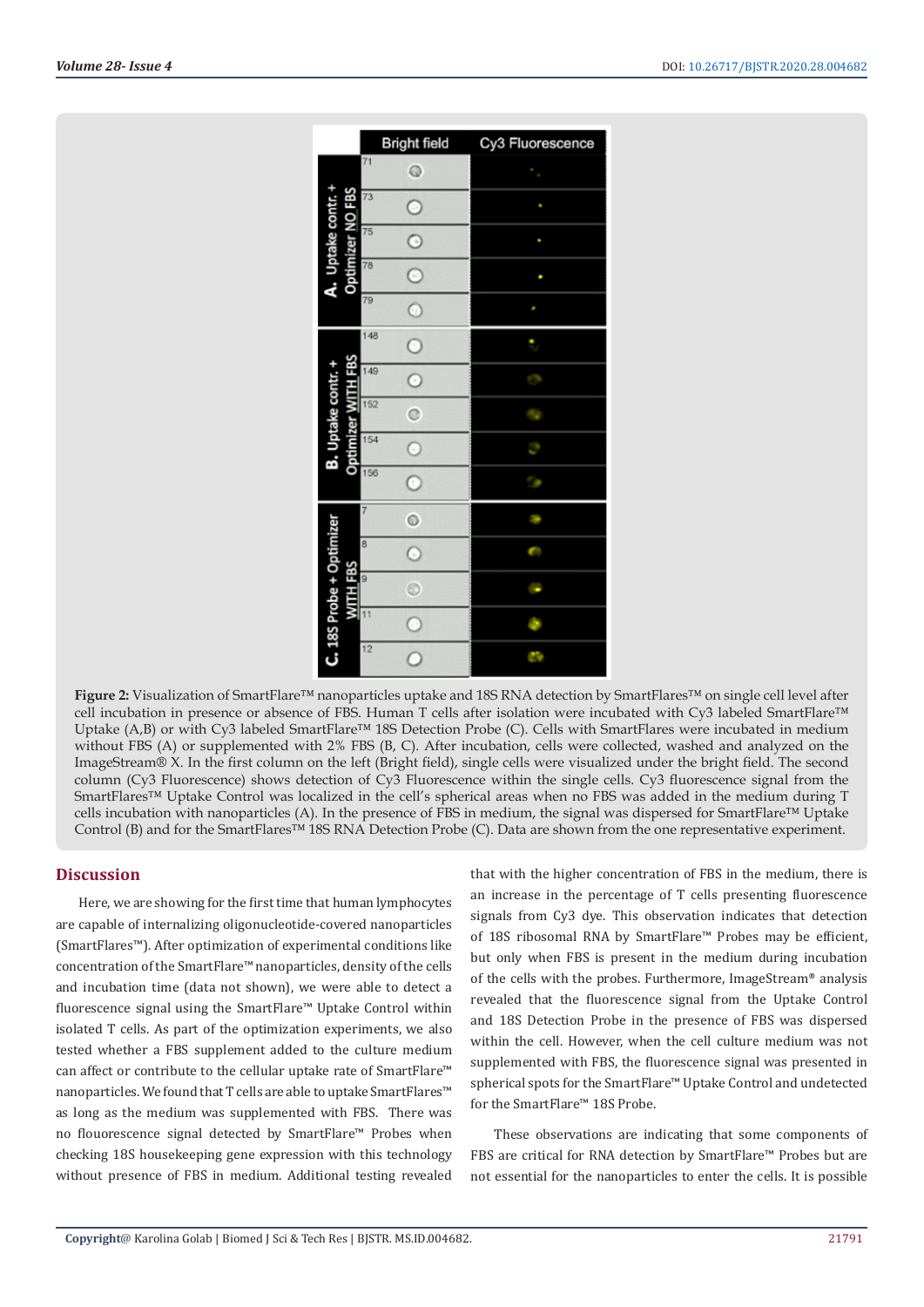that SmartFlare™ nanoparticles can be successfully internalized by cells in the absence of FBS, but they might become trapped in intracellular compartments and are not able to get into the contact with target RNA. Such types of observations have already been described. In 2014 Wu et al. reported that only a small percentage of gold nanoparticles coated with fluorescently labeled nucleic acids reach the cytoplasm and most of them remained trapped in the endosomes. Moreover, the results of that work indicate that oligonucleotide-covered nanoparticles in the late endosomes, are subjected to DNase activity, which cause cleavage of the nucleotides from their surface [11]. In this scenario, detection of target RNA by oligonucleotide- covered gold nanoparticles also failed. The results of another group were similar. Oligonucleotide-covered gold nanoparticles were able to enter cells, but they remained trapped in the endocytic compartments and were not able to serve as probes to detect cytoplasmic RNA [12].

In a similar technology, called Sticky-flares, designed to track RNA particle movement in the live cells, a similar observation was reported [13]. Sticky-flare technology is based on the same concept as the SmartFlares™ with nucleotide-covered nanoparticles that can enter the cell, bind to target RNA, and release fluorophores [13]. The only difference with Sticky-flare is that the oligonucleotide strand complementary to the target mRNA is detached from the nanoparticle, and after hybridization, can be used for RNA tracking within the cell [13]. In one of the comments in the Sticky-Flare article discussion, there is speculation about the fluorescence signal localization in the cells observed in the article's figures [14]. In their opinion, the signal comes from endosomes rather than other cell compartments where RNA could be present [12,14].

In summary, based on our experiments optimizing the conditions for SmartFlares™ to detect RNA in human lymphocytes, we concluded that:

- **a)** Human primary lymphocytes are able to uptake SmartFlare™ nanoparticles.
- **b)** FBS used as a cell culture medium supplement for suspending and incubating cells with SmartFlare™ Probes has a beneficial effect on RNA detection.
- **c)** FBS has no effect on SmartFlare™ nanoparticle cellular uptake, but it is crucial for RNA detection.
- **d)** Supplementation of the cell culture medium with human albumin does not allow for RNA detection via SmartFlare™ nanoparticles, thus the effect of serum is component-specific.

We are aware that further experiments are needed to better understand the exact mechanism of the FBS effect on RNA detection by SmartFlares™. Nevertheless, our observation that the presence of FBS in the cell culture medium is critical for the successful application of SmartFlares™ has a practical value for researchers from many different fields. Utilizing SmartFlare™ technology more

efficiently will save time and resources, progressing their projects faster. Therefore, we decided to share our results in the preliminary phase without defining the exact mechanism and components responsible for the effect.

# **Acknowledgement**

We would like to also thank Dean Kenneth Polonsky and Dr. Jeffrey Matthews, Chair of the Department of Surgery at The University of Chicago for their generous support of the project.

# **Compliance with Ethical Standards**

Funding: This work was funded by

- **a)** US Public Health Service Grant DK-020595 to the University of Chicago Diabetes Research and Training Center,
- **b)** CRC- National Center for Advancing Transitional Sciences of the NIH Grant # UL1TR000430,
- **c)** National Centre for Research and Development, Poland (grant no STRATEGMED1/ 233368/1/NCBR/2014,
- **d)** National Science Centre, Poland (decision no Dec2011/03/D/ N25/00555)
- **e)** The Foundation for Polish Science (grant nr 43/UD/ Skills/20150) for Adam Krzystyniak.

# **Conflict of Interest**

The authors declare that they have no conflict of interest.

## **References**

- 1. [Prigodich AE, Randeria PS, Briley WE, Kim NJ, Daniel WL \(2012\)](https://pubmed.ncbi.nlm.nih.gov/22288418/) [Multiplexed nanoflares: MRNA detection in live cells. Anal Chem 84\(4\):](https://pubmed.ncbi.nlm.nih.gov/22288418/) [2062-2066.](https://pubmed.ncbi.nlm.nih.gov/22288418/)
- 2. [Seferos DS, Giljohann DA, Hill HD, Prigodich AE, Mirkin CA \(2007\) Nano-](https://www.ncbi.nlm.nih.gov/pmc/articles/PMC3200543/)[Flares:  Probes for Transfection and mRNA Detection in Living Cells. J Am](https://www.ncbi.nlm.nih.gov/pmc/articles/PMC3200543/) [Chem Soc 129\(50\): 15477-1579.](https://www.ncbi.nlm.nih.gov/pmc/articles/PMC3200543/)
- 3. [Dubertret B, Calame M, Libchaber AJ \(2001\) Single-mismatch detection](https://pubmed.ncbi.nlm.nih.gov/11283596/) [using goldquenched fluorescent oligonucleotides. Nat Biotechnol 19\(4\):](https://pubmed.ncbi.nlm.nih.gov/11283596/) [365-370.](https://pubmed.ncbi.nlm.nih.gov/11283596/)
- 4. [Prigodich AE, Seferos DS, Massich MD, Giljohann DA, Lane BC \(2009\)](https://www.ncbi.nlm.nih.gov/pmc/articles/PMC2742376/) [Nano-flares for mRNA Regulation and Detection. ACS Nano 3\(8\): 2147-](https://www.ncbi.nlm.nih.gov/pmc/articles/PMC2742376/) [2152.](https://www.ncbi.nlm.nih.gov/pmc/articles/PMC2742376/)
- 5. [Lahm H, Doppler S, Dreßen M, Werner A, Adamczyk K, et al. \(2015\) Live](https://pubmed.ncbi.nlm.nih.gov/25335772/) [fluorescent RNA-based detection of pluripotency gene expression in](https://pubmed.ncbi.nlm.nih.gov/25335772/) [embryonic and induced pluripotent stem cells of different species. Stem](https://pubmed.ncbi.nlm.nih.gov/25335772/) [Cells Dayt Ohio 33\(2\): 392-402.](https://pubmed.ncbi.nlm.nih.gov/25335772/)
- 6. [Mehta A, Sequiera GL, Ramachandra CJA, Sudibyo Y, Chung Y, et al.](https://pubmed.ncbi.nlm.nih.gov/24623279/) [\(2014\) Re-trafficking of hERG reverses long QT syndrome 2 phenotype](https://pubmed.ncbi.nlm.nih.gov/24623279/) [in human iPS-derived cardiomyocytes. Cardiovasc Res 102\(3\): 497-506.](https://pubmed.ncbi.nlm.nih.gov/24623279/)
- 7. [Seftor EA, Seftor REB, Weldon DS, Kirsammer GT, Margaryan NV \(2014\)](https://pubmed.ncbi.nlm.nih.gov/24787297/) [Melanoma tumor cell heterogeneity: a molecular approach to study](https://pubmed.ncbi.nlm.nih.gov/24787297/) [subpopulations expressing the embryonic morphogen nodal. Semin](https://pubmed.ncbi.nlm.nih.gov/24787297/) [Oncol 41\(2\): 259-266.](https://pubmed.ncbi.nlm.nih.gov/24787297/)
- 8. [McClellan S, Slamecka J, Howze P, Thompson L, Finan M \(2015\) mRNA](https://pubmed.ncbi.nlm.nih.gov/25920950/) [detection in living cells: A next generation cancer stem cell identification](https://pubmed.ncbi.nlm.nih.gov/25920950/) [technique. Methods 82: 47-54.](https://pubmed.ncbi.nlm.nih.gov/25920950/)